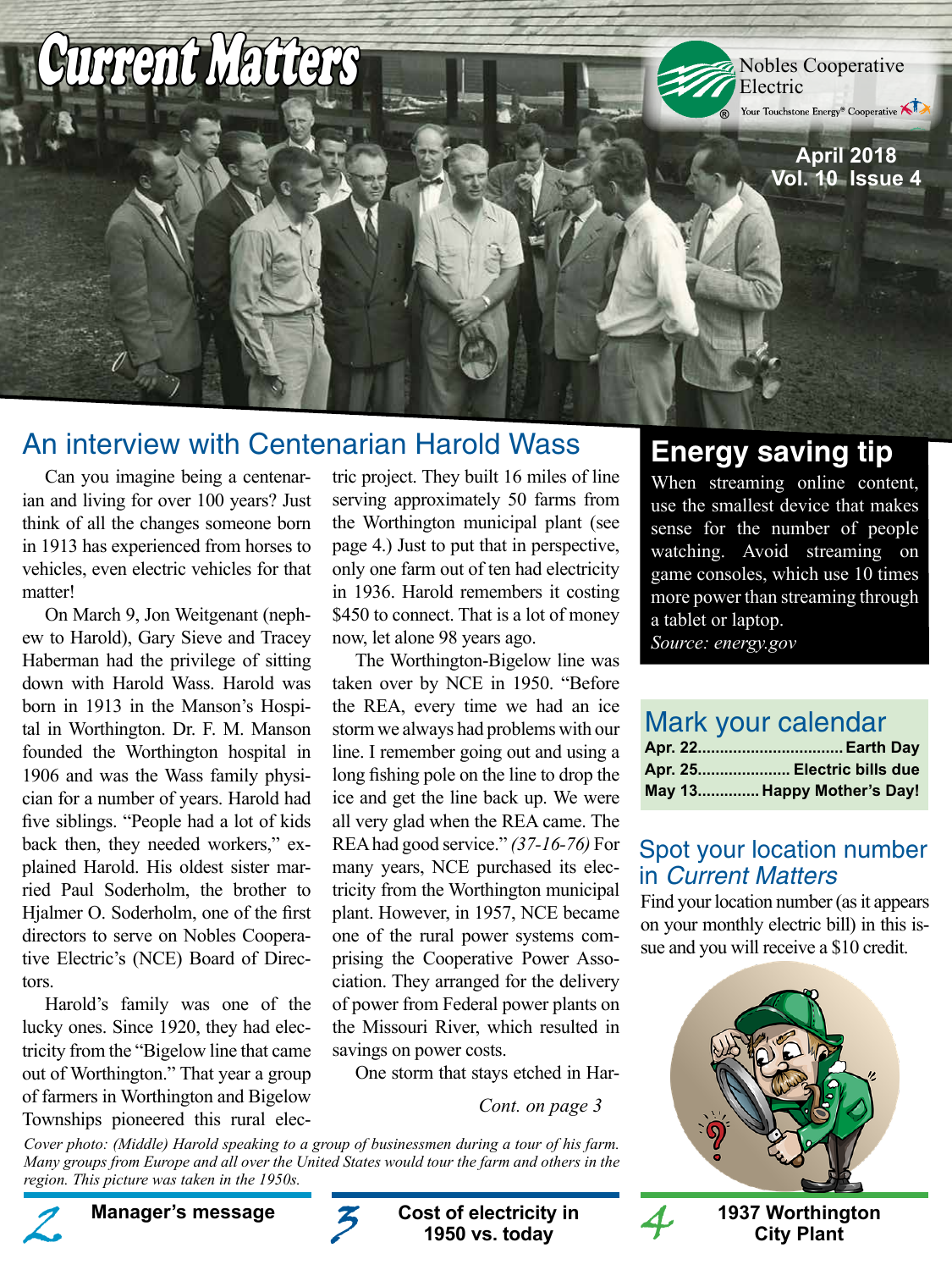



A word from your General Manager *Adam Tromblay*

I hope you enjoyed a look back into history in this month's newsletter. It is very hard to put your mind around all the changes that have taken place in Harold's life.

Someday, I would like to go on NRECA's International trip and see the amazement in a child's eyes as they flip a switch and a light bulb lights up a room for the first time. Until then, I live through stories like the one told here. *(516-37-199)* My neighbor Pete also remembers a fall many years ago when electricity came very close to his home. Pete's family had to wait until spring to have the line completed so his family could enjoy life changing appli-



## Just take a minute to win it Sign up for Auto Pay today!



Take a minute to **sign up for Auto Pay**. **You could win a \$25 credit** on your NCE bill.

Members who are already saving time and money with Auto Pay will be automatically entered in our monthly contest. **The Auto Pay promotion will run all year.** Each month a winner will be randomly selected to receive a \$25 credit on their electric bill.

 There is no fee to sign up for Auto Pay. By enrolling, you choose to conveniently have your bill payment automatically deducted from your checking or savings account. This eliminates mailing payments and helps avoid late payments. Whether your home or away, this service keeps your payments on time. No fees. No checks. No postage.

 Visit our website (www.noblesce. coop), go to "Quick Links" and click on

"Auto Pay Sign Up Form." You may also sign up by calling our office at 800- 776-0517. Join now to be eligible for our Auto Pay drawing.

ances and tools electricity would bring them.

It's nearly impossible to fathom life without electricity. No lights whenever we want them, no TV, no electric oven, no microwave, and, worst of all, there would be no cell phone connected to the internet to consume so much of our waking hours.

As much as I love history and looking back, I love looking at where we are today and where we are going in the future even more. The products we use today are getting more efficient and using less energy than ever. Some may think this is a bad thing coming from an individual that sells energy, but it forces us to make sure we are doing things the most efficient way possible and spending our member-owners' money in the most prudent ways.

The last couple of years, NCE has brought our system into the digital age. We have automated things to help us monitor what is going on and used future modeling to ensure we are delivering quality power to our member-owners now and into the future.



2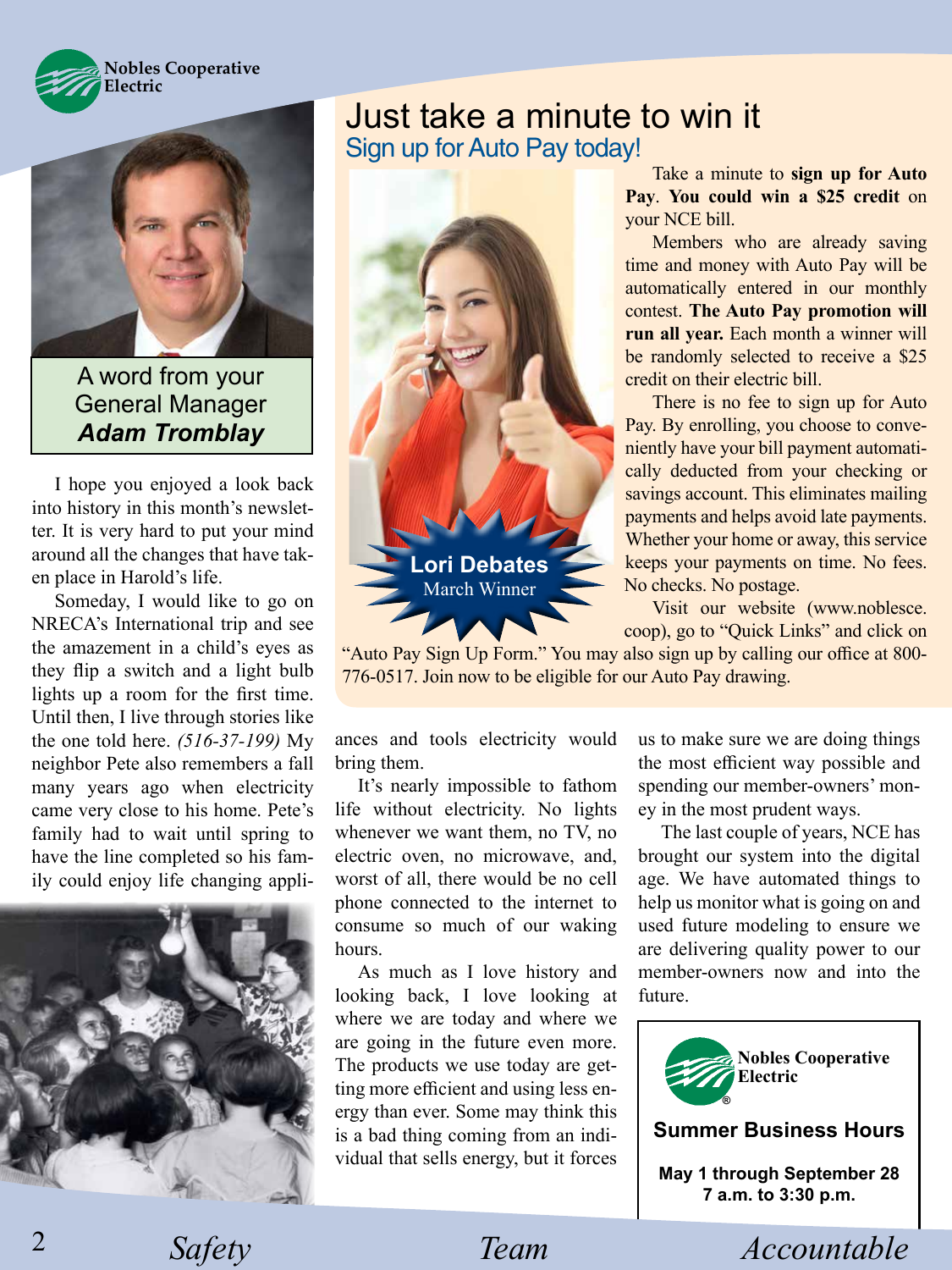

*Jon and Harold reminiscing about the past. Jon's mother, Marian, was Harold's sister. Marian passed away in 2016, just shy of turning 100.*

old's mind is the Armistice Day Blizzard. It was an incredible storm that wiped out all the turkeys in Nobles County. Years ago, if you were to look at the countryside, you would see the whole ground white covered with range turkeys. This storm took out all the turkeys, "Nobles County especially."

"Electricity was really great. It made lighter work out of milking and picking corn by hand. I remember going into town with my mother in a buggy with old Kate, our horse. We'd drop off the horse and buggy at Hay's Feed Barn in Worthington, do our business, while they fed and watched our horse." The very large barn was widely known as the Hay Barn for the quantity of hay that was inside. But it was actually owned by Bill Hay dating *(23-23-28)*  back to the 19th century and located on 11th Street beside the now demolished YMCA building and outside the back door of what was the Daily Globe building facing Third Avenue.

At one time they had nine horses, 11 milk cows and 200 chickens. The eggs were brought to town to sell and helped purchase groceries to feed the family. Working with horses caused many serious accidents to farm families in those days from being thrown when riding, kicked or being involved in a runaway. Harold remembered a time in 1932 when he was involved in a runaway. He was hauling tile for his brother Louis from the Vernon Widboom farm going home around 4 p.m. on Second Avenue North in Worthington, north of the lake, at the top of a hill, when his horses were spooked by the sound of a steam engine whistle. The horses went into a full gallop for quite some distance before calming down.

Harold recalls having electricity for a number of years before appliances. Their first wash machine was a secondhand machine from their pastor. When the pastor moved, the Wass family purchased the machine. Harold remembers it being made of copper.

While he was in high school in 1928, Harold purchased his first car, a Model T, for \$50 from his brother. "That Model T never failed me." When Harold first started farming, he farmed with his brother Clarence. Their first tractor was a John Deere GP with a two bottom plow. They continued to use horses to help them cultivate. Later they would purchase a cultivator that eventually would eliminate the horses from the farm.

In 1939, Harold married Thelma Thompson. They had three children: Patricia (Dale) Frantz, lives in Laurens,

### Cost of electricity in 1950

| First 40 kWh or less | \$4.00 per month |
|----------------------|------------------|
| Next 40 kWh          | \$.04 per kWh    |
| Next 120 kWh         | \$.02 per kWh    |
| Over 200 kWh         | \$.015 per kWh   |
| <b>Today</b>         |                  |
| First 700 kWh        | \$.087 per kWh   |
| Next 700 kWh         | \$.083 per kWh   |

Iowa. She is a retired school teacher. Tom, a retired hog buyer from Sioux Falls, South Dakota, and Nancy (Kevin) Flynn is a librarian from Worthington. The family farmed and raised about 300 feeder cattle each year, later switching to Angus. In 1974, farming had changed so much that Harold and Thelma needed to decide if they were going to purchase new equipment or retire. They decided to retire and moved to Worthington.

Harold was active in the First Covenant Church and was on the Worthington School Board for 18 years, with another 10 years on the County School Board. He was on the Worthington Farmer's Elevator Board (which later became Consolidated Co-op and New Vision) for 19 years, *(2-22-35)* holding the office of president for nine years. Harold was removed from office through consolidation. They put all seven directors' names in a hat and picked out six, the one name not selected was removed from the board. That name was Harold Wass.

He attributes his long life to, "Eating all the wrong foods. I love fat meat and candy. They trim pork chops way too thin nowadays. I may not have eaten right, but I worked hard on the farm from hay work, shucking, threshing to handling the square bales. I think working hard over the years has helped.